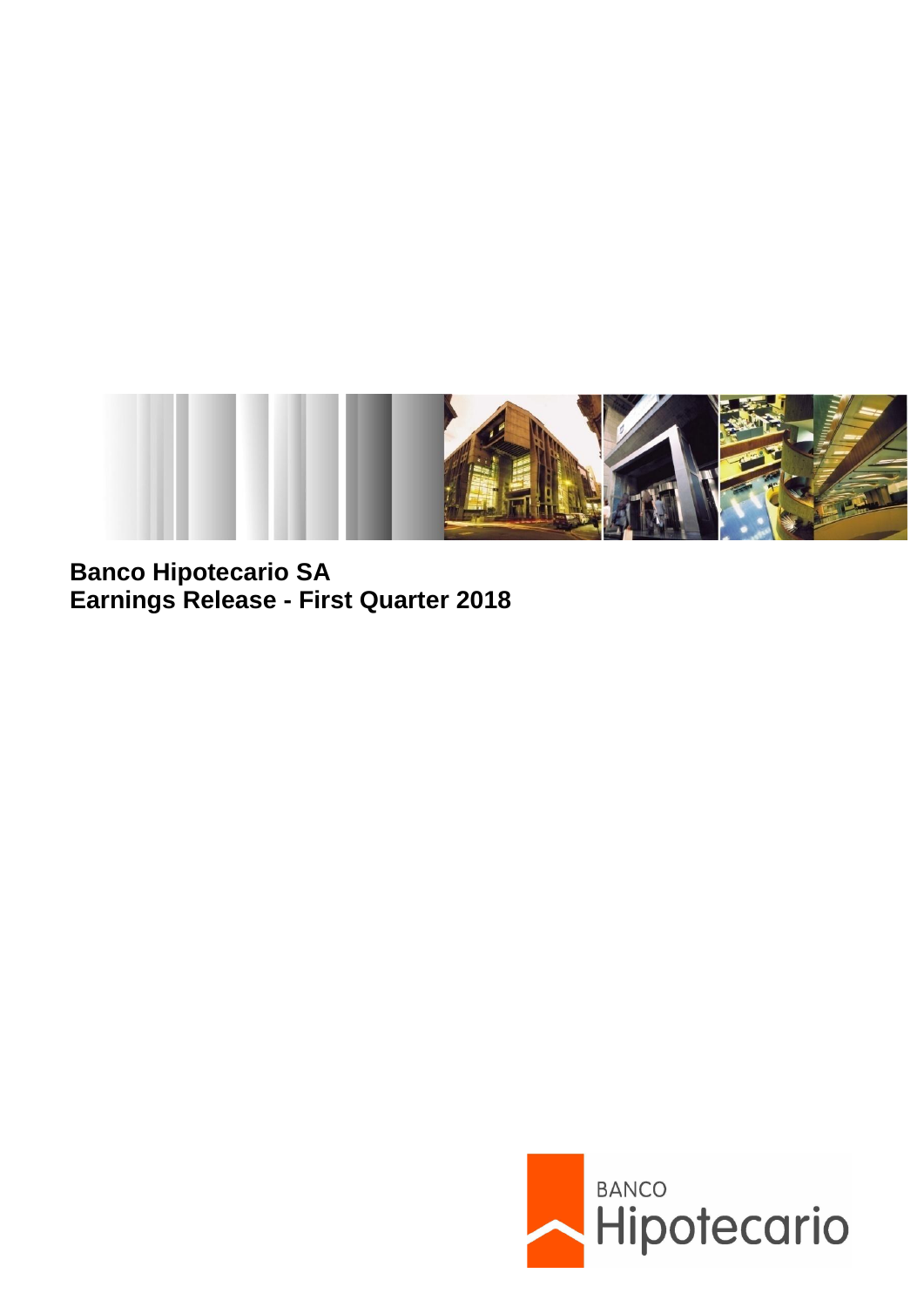

# Banco Hipotecario cordially invites you to participate in its First Quarter 2018 conference call

# **Friday, May 11th , 2018, 10:00A ET**

If you would like to participate, please call:

EEUU: (800) 230-1074 International: (612) 288-0329 PIN # 449038

Slideshow available at:

[https://www.webcaster4.com/Webcast/Page/970/25832](https://na01.safelinks.protection.outlook.com/?url=https%3A%2F%2Fwww.webcaster4.com%2FWebcast%2FPage%2F970%2F25832&data=02%7C01%7CRichard.Dziegielewski%40multivu.com%7C107e0e556191418f7a8608d5b44f6bba%7C887bf9ee3c824b88bcb280d5e169b99b%7C1%7C1%7C636613175561452532&sdata=MuFwF%2B9vVrS6I3SuaNPmiY%2FFzxbM4dLIKofD%2FZOnCTY%3D&reserved=0) 

Preferably 10 minutes before the call is due to begin. The conference will be in English.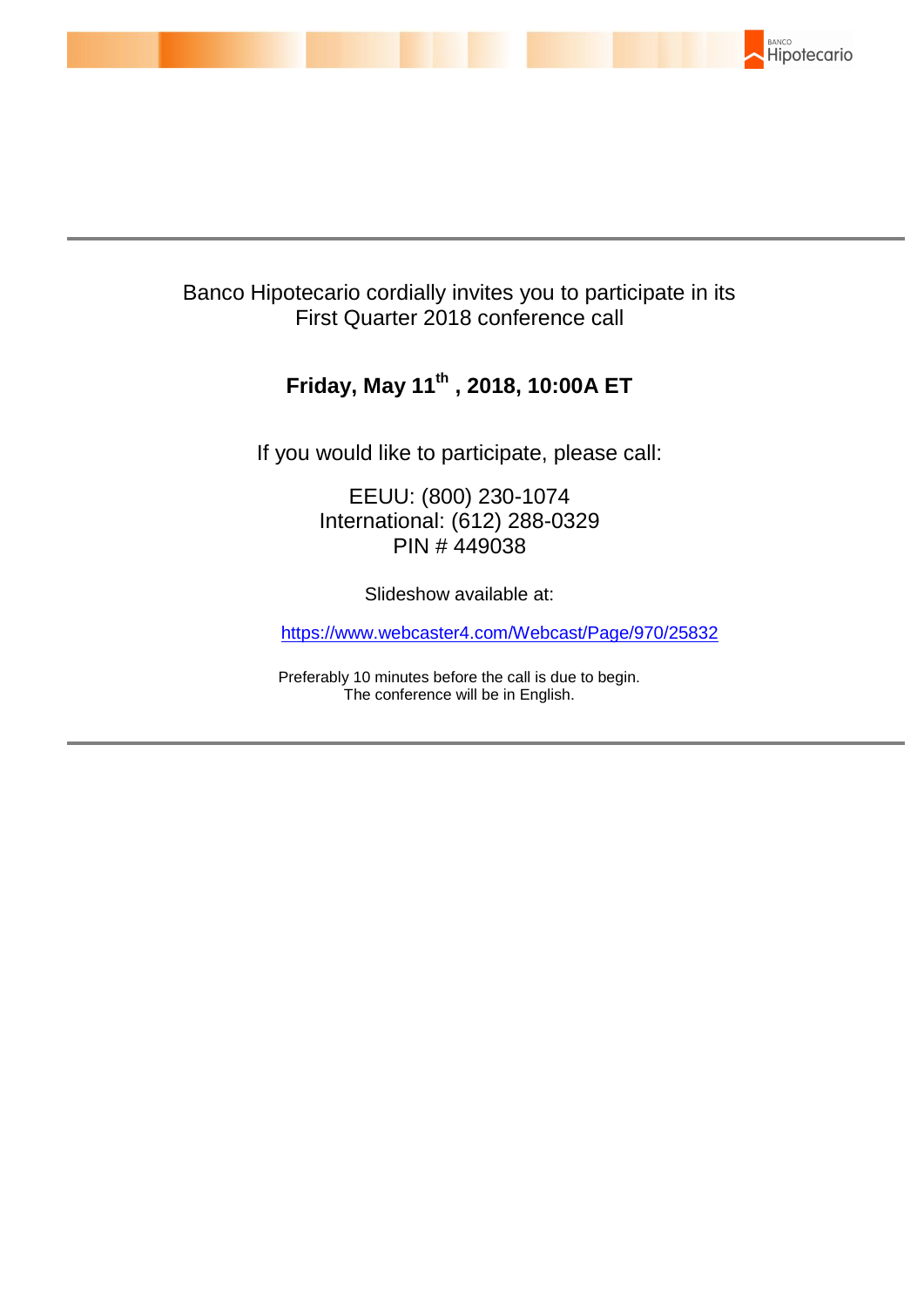BANCO Hipotecario

**Contacts**: **Martín Diez Eliezer Baschkier** Capital Markets Tel. (54-11) 4347- 5856/5967 Fax (54-11) 4347-5874 Buenos Aires, Argentina **mdiez@hipotecario.com.ar [baschkier@hipotecario.com.ar](mailto:baschkier@hipotecario.com.ar)**

**Tomás Godino** CFO Tel. (54-11) 4347-5759 Buenos Aires, Argentina

## **Banco Hipotecario SA reports First Quarter 2018 consolidated results**

*Highlights Executive Summary*

- The consolidated financial statements as of March 31, 2018 have been prepared under IFRS according to Central Bank´s convergence plan.
- Net income for the first quarter was Ps. 519.1 million, compared to Ps. 294.6 million of same quarter of last year, which represented a 76.2% increase.
- Net financial margin for the quarter was Ps. 1,380.4 million, 51.5% higher than the Ps. 911.1 million of same quarter of last year.
- Aggregated net income from services was Ps. 1,333.4 million, 14.6% higher than the Ps. 1,163.7 million of same quarter of last year.
- **Loans to the private sector increased 27.8% YoY, while personal loans increased** 44.8% YoY.
- Deposits increased 27.9% YoY while financial indebtedness increased 67.2% YoY.
- On an individual basis, NPL increased from 1.7% in Q1 2017 to 1.9% in Q1 2018. Coverage ratio was 102.7%. On a consolidated basis, NPL increased from 3.5% in Q1 2017 to 4.7% in Q1 2018. Coverage ratio was 83.0%. Unifying the write off criteria of the Bank with its subsidiaries, the consolidated NPL increased from 2.7% in Q1 2017 to 3.6% in Q1 2018.
- Equity ratio as of March 31, 2018 was 11.5%, compared to 13.0% of same quarter of last year.
- In the first quarter the Bank issued Ps. 1,102.8 million at Badlar + 3.6% bonds due 2020 and UVA + 4.9% due 2022 in the local DCM.
- The ordinary shareholders meeting held on April  $9<sup>th</sup>$  2018 approved a dividend of Ps 200 million.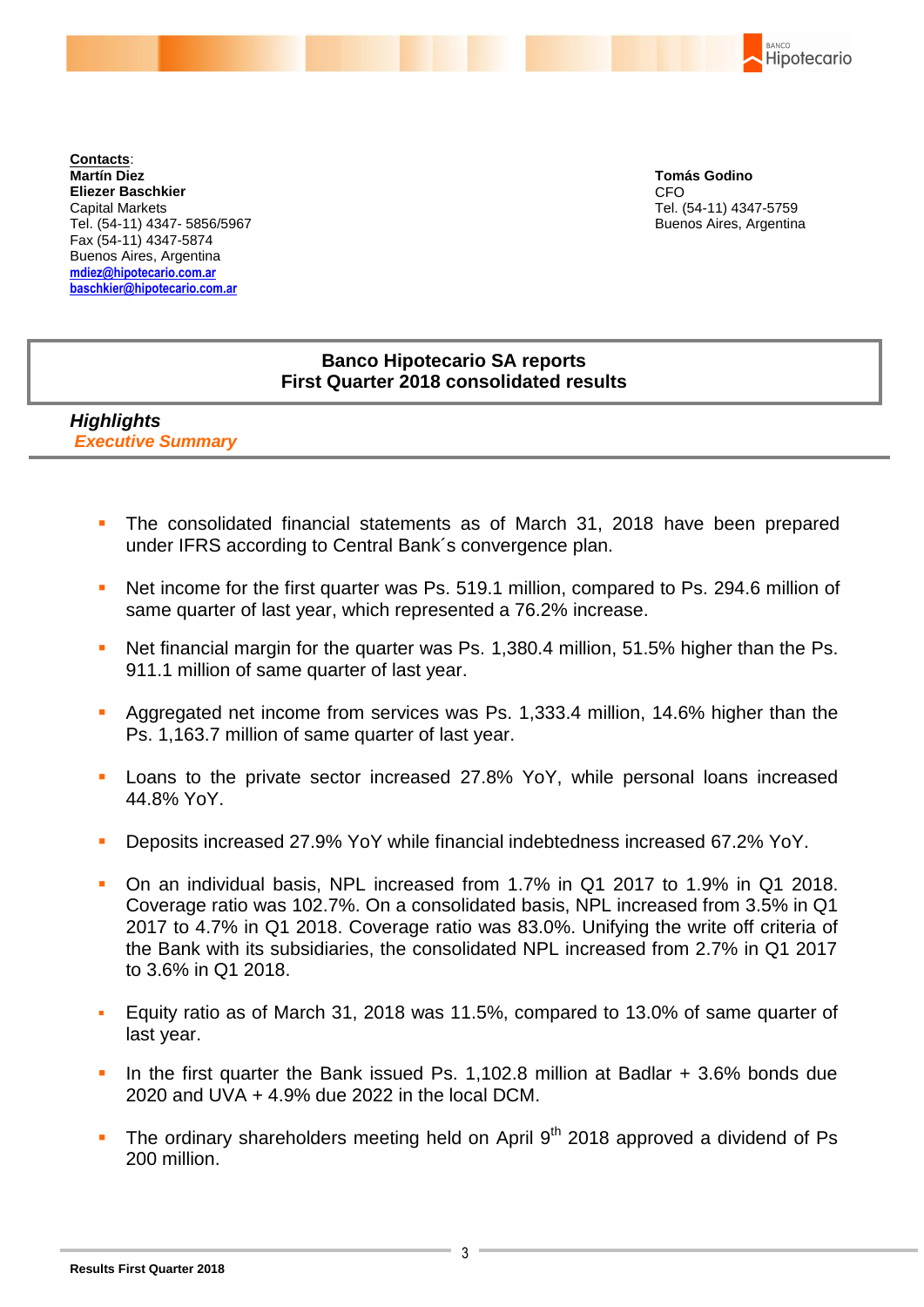## *Buenos Aires, May 8th, 2018*

#### **I. Banco Hipotecario Consolidation**

Banco Hipotecario S.A. has consolidated line by line its balance sheet and income statement with the financial statements of its subsidiaries: BACS Banco de Crédito y Securitización S.A., BH Valores SA, BHN Sociedad de Inversión S.A. and Tarshop SA. The consolidated financial statements as of March 31<sup>st</sup>, 2018 are the first financial statements prepared under IFRS according to Central Bank's convergence plan (Communication "A" 5541 and its modifications). Provisions under IFRS 9 (5.5) will be implemented starting on January  $1<sup>st</sup>$ , 2020 (Communication "A" 6430).

#### **II. Q1 2018 consolidated results**

Total net income for the quarter was Ps. 519.1 million, compared to Ps. 294.6 million of same quarter last year, while income before taxes was Ps. 757.8 million in Q1 2018, compared to Ps. \$396.9 of same quarter last year.

Regarding profitability ratios, the ROAA for Q1 2018 was 2.95% compared to 2.28% for Q1 2017, while ROAE for the same periods were 25.40% and 18.06%, respectively.

|                                   | 3 month period ended |               |             |  |  |  |  |
|-----------------------------------|----------------------|---------------|-------------|--|--|--|--|
| (in thousands of pesos)           | 31/03/2018           | 31/03/2017    | YoY         |  |  |  |  |
| <b>Financial income</b>           | 4,028,532            | 2,821,248     | 42.8%       |  |  |  |  |
| Interests on private sector loans | 2,914,816            | 2,127,401     | 37.0%       |  |  |  |  |
| <b>Trading and Position</b>       | 1,108,771            | 691,841       | 60.3%       |  |  |  |  |
| Interests on public sector loans  | 4,945                | 2,006         | 146.5%      |  |  |  |  |
| <b>Financial expenditure</b>      | (2,648,124)          | (1, 910, 130) | 38.6%       |  |  |  |  |
| Capital Markets expenses          | (1,572,275)          | (873, 346)    | 80.0%       |  |  |  |  |
| Interests on deposits             | (714, 975)           | (577, 285)    | 23.9%       |  |  |  |  |
| Interests on other borrowings     | (51, 017)            | (43,260)      | 17.9%       |  |  |  |  |
| <b>Hedging transactions</b>       | (11,503)             | (350, 767)    | $(96.7)\%$  |  |  |  |  |
| Differences on exchange rate      | (25,098)             | 129,849       | $(119.3)\%$ |  |  |  |  |
| Taxes                             | (273, 256)           | (195, 321)    | 39.9%       |  |  |  |  |
| <b>Net financial margin</b>       | 1,380,408            | 911,118       | 51.5%       |  |  |  |  |
| Provision for loan losses         | (377,395)            | (241, 432)    | 56.3%       |  |  |  |  |
| Net income from services          | 1,333,358            | 1,163,700     | 14.6%       |  |  |  |  |
| Administrative expenses           | (1,588,411)          | (1,353,521)   | 17.4%       |  |  |  |  |
| Miscellaneous income, net         | 9,809                | (82, 927)     | $(111.8)\%$ |  |  |  |  |
| <b>Income before Taxes</b>        | 757,769              | 396,938       | 90.9%       |  |  |  |  |
| Income Tax                        | (238, 703)           | (102, 385)    | 133.1%      |  |  |  |  |
| <b>Net income</b>                 | 519,066              | 294,553       | 76.2%       |  |  |  |  |

Compared to the same quarter of previous year, financial income increased 42.8% mainly due to higher interests on private sector loans and higher results on trading, while financial expenses increased 38.6% mainly due to higher capital market expenses.

Net financial margin for the first quarter 2018 was Ps. 1,380.4 million, compared to Ps. 911.1 million of same quarter of last year. Net financial margin over average assets for the same period was 7.8%, compared to 7.1% of Q1 2017.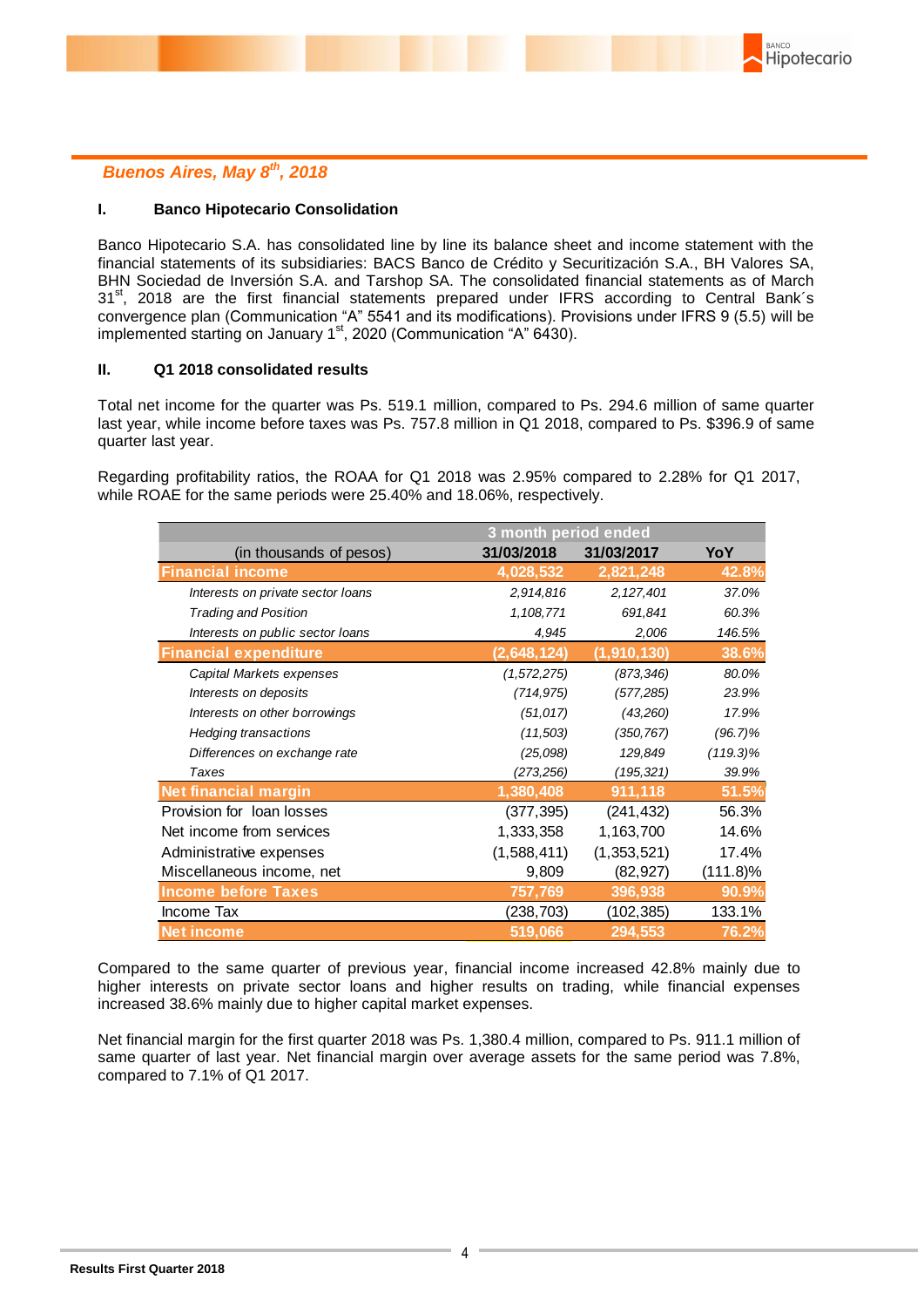

Gross operating income increased 37.6% YoY, driven by higher volume in the intermediation business. Interest on loans and gross income from services represented 50.4% and 30.5% of operating income, respectively.



#### **Gross Operating Income**

(Financial Income plus gross income from services, in million of pesos)

Additionally, net income from services increased 14.6% YoY mainly due to the insurance and credit card activity.

**Net income from services**



 Private sector loan portfolio increased 27.8% YoY mainly due to an increase of Ps. 4,384 million in consumer financing and Ps. 3,700 million in corporate lending over the last twelve month period.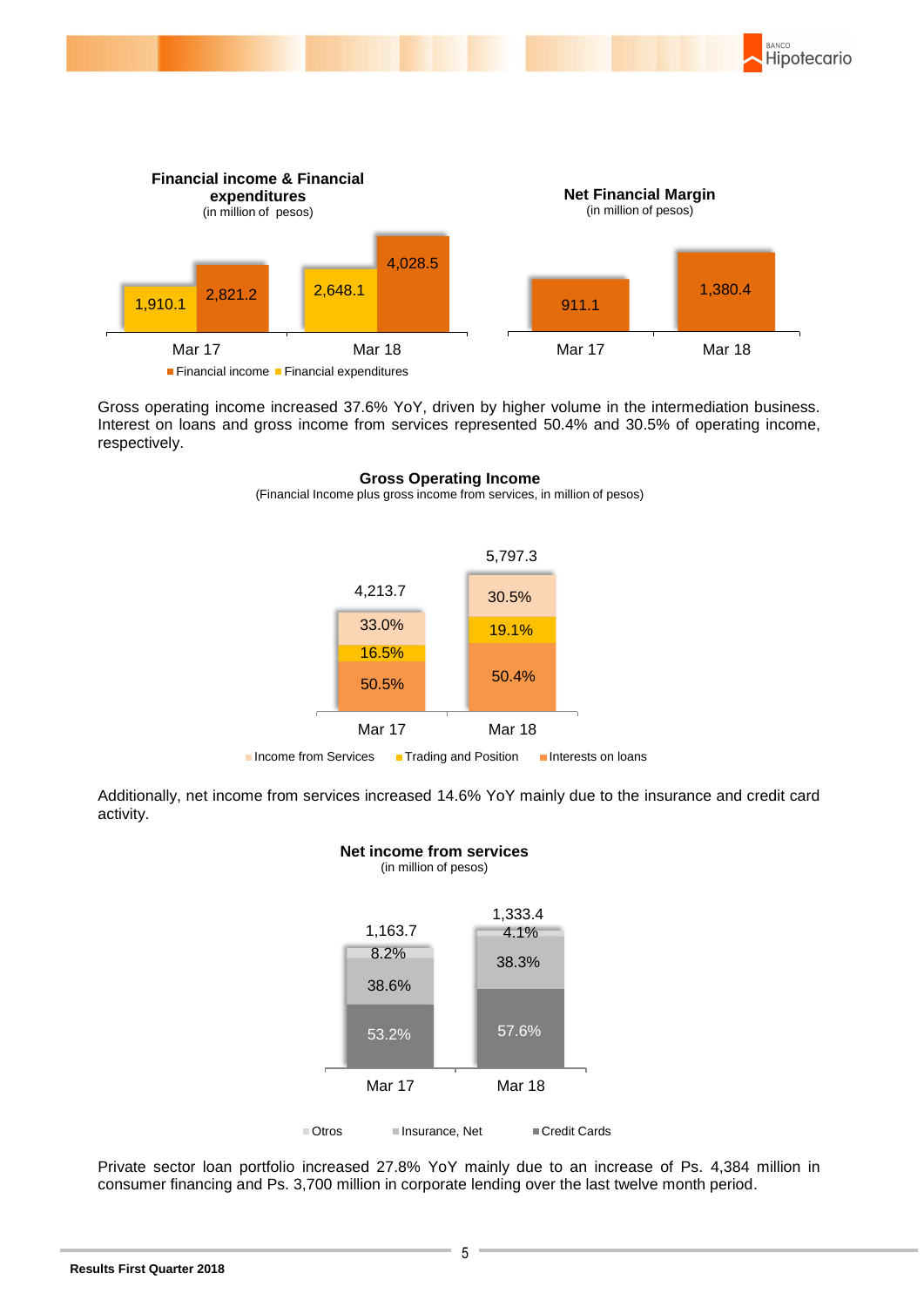

BH's private sector loan portfolio composition as of March 31, 2018 was 74.1% of retail financing and housing loans (65.5% consumer and 8.6% housing) and 25.9% of corporate loans, providing a highly diversified client base.



 On an individual basis, NPL increased from 1.7% in Q1 2017 to 1.9% in Q1 2018. Coverage ratio was 102.7%. On a consolidated basis, NPL increased from 3.0% in Q1 2017 to 4.7% in Q1 2018. Coverage ratio was 83.0%.



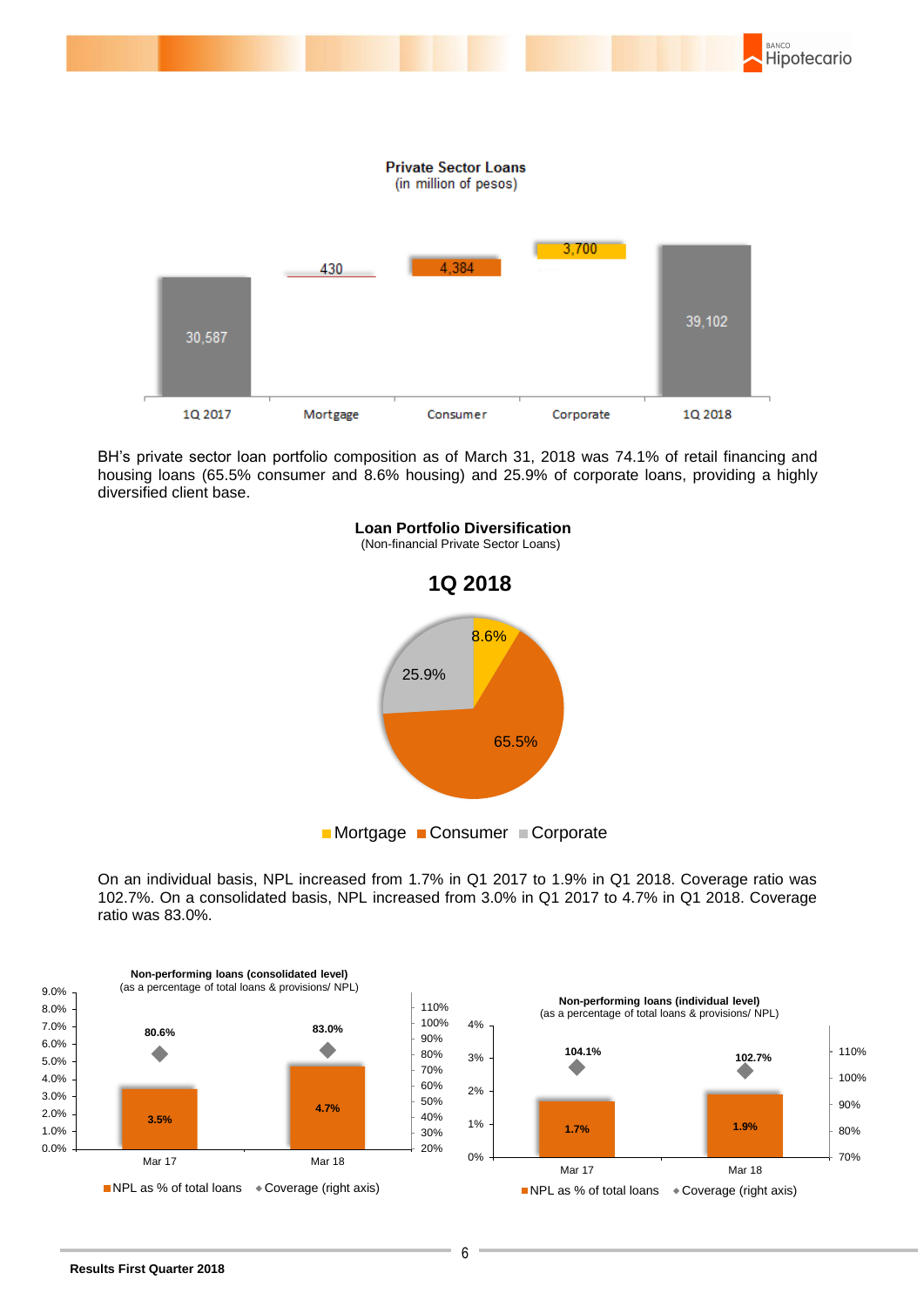

Administrative expenses increased 17.4% YoY, mainly as a result of salary adjustments. Efficiency ratio (defined as administrative expenses over net financial margin plus net income from services) was 58.5%, while coverage ratio (defined as net income from services over administrative expenses) was 83.9%.



Deposits increased 27.9% YoY, while financial indebtedness increased 67.2% in the same period. In the first quarter the Bank issued Ps. 1,102.8 million at Badlar + 3.6% bonds due 2020 and UVA + 4.9% due 2022 in the local DCM.



 The Bank has an asset and liability structure with solvency levels as of March 31, 2018 of 11.5% which allows its growth strategy. In this regard, over the past years the Bank's strategy was to increase the participation of consumer and corporate loans in order to match our assets and liabilities duration.

Additionally, since 2012 BH acts as a trustee of Pro.Cre.Ar trust, which purposes is to originate mortgage loans for individual housing construction and the development of urbanistic projects. On this regard, as of March 31, 2018 the trust registered loans on its assets for Ps. 91,106.0 million:

| Pro.Cre.Ar                                       |                        |  |  |  |  |
|--------------------------------------------------|------------------------|--|--|--|--|
| (in million of pesos)                            | 31/03/2018             |  |  |  |  |
| Individual loans                                 | 54,985.7               |  |  |  |  |
| Commitments to be disbursed                      | 122.3                  |  |  |  |  |
| <b>Sub - Total Individual loans</b>              | $\overline{.55,108.0}$ |  |  |  |  |
| Urbanistic projects contractually<br>adjudicated | 35,998.0               |  |  |  |  |
| <b>Total Committments &amp; Loans</b>            | 91.106.0               |  |  |  |  |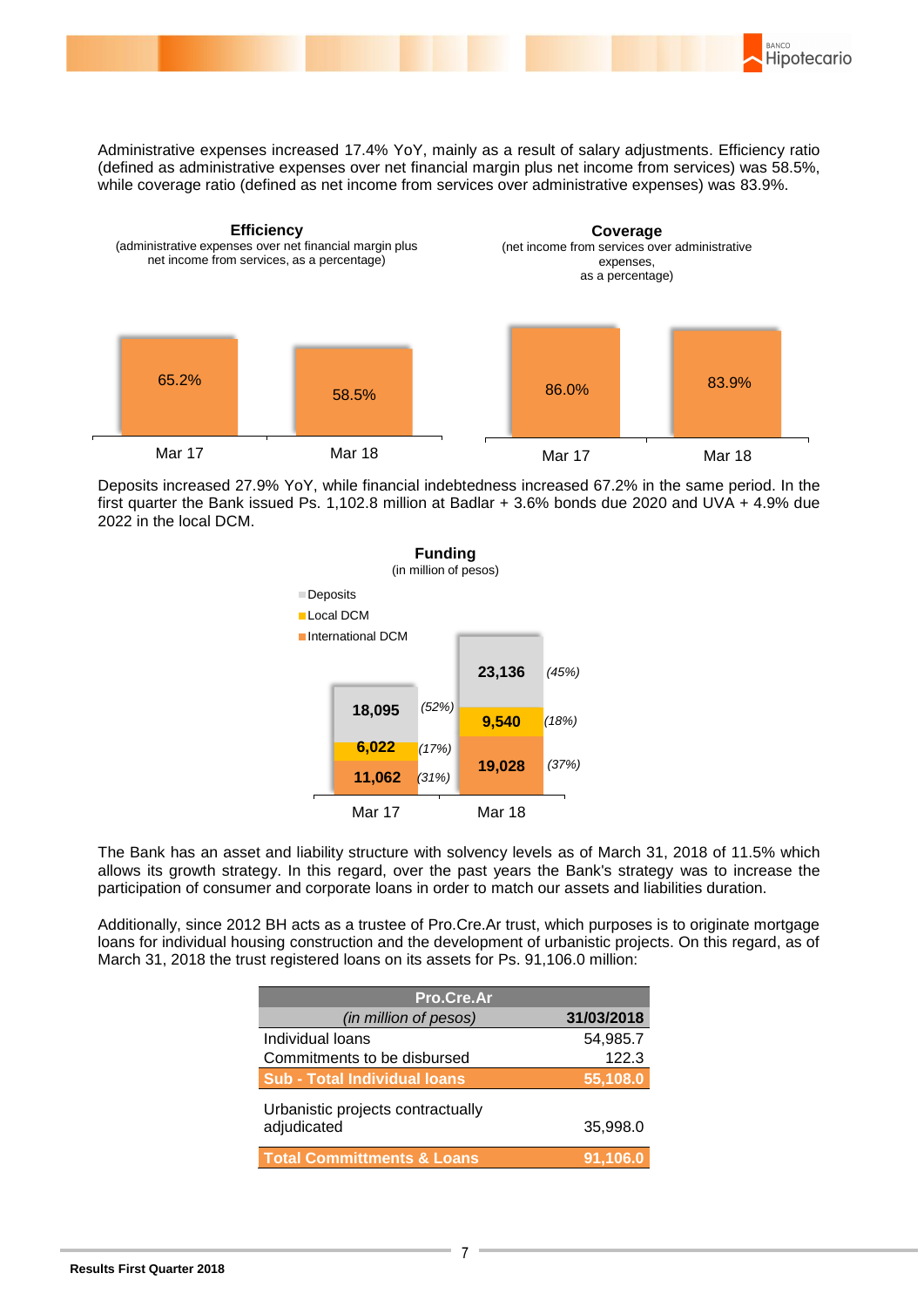### **III. Comparative Consolidated Balance Sheet structure\***

|                                             | For the period ended |            |            |            |            |
|---------------------------------------------|----------------------|------------|------------|------------|------------|
| (en miles de pesos)                         | 31/03/2018           | 31/03/2017 | 31/03/2016 | 31/03/2015 | 31/03/2014 |
| Cash and due from banks                     | 5,047,447            | 2,493,754  | 2,996,122  | 2,655,537  | 2,028,322  |
| Government and private securities           | 17,394,141           | 8,881,337  | 5,450,902  | 3,649,777  | 3,200,403  |
| Loans                                       | 39,641,587           | 31,081,217 | 17,218,263 | 13,935,507 | 9,799,600  |
| Non-financial public sector                 | 72,470               | 148,578    | 101,371    | 139,702    | 92,047     |
| Financial sector                            | 467,112              | 345,707    | 307,357    | 298,256    | 346,466    |
| Non-financial private sector                | 40.682.341           | 31,487,814 | 17,218,803 | 13,816,984 | 9,643,588  |
| Advances                                    | 1,215,316            | 285,952    | 669,431    | 1,047,005  | 902,480    |
| Mortgage loans                              | 3,480,060            | 3,009,748  | 2,363,659  | 2,211,379  | 1,935,691  |
| <b>Documents</b>                            | 677,969              | 705,278    | 240,959    | 297,969    | 230,869    |
| Pledge loans                                | 292.306              | 202.895    | 399,065    | 42.440     | 43,024     |
| Personal loans                              | 8.299.966            | 5,731,616  | 2.402.533  | 1.934.896  | 1,264,209  |
| Credit cards                                | 18,112,851           | 15,967,223 | 7,510,877  | 5,535,278  | 3,714,368  |
| Other                                       | 8,262,892            | 5,378,900  | 3,432,916  | 2,612,414  | 1,477,042  |
| Interest accrued on uncollected loans       | 340,981              | 206,202    | 199,363    | 135,603    | 75,905     |
| Reserve for loan losses                     | (1,580,336)          | (900, 882) | (409, 268) | (319, 435) | (282, 501) |
| Other receivables from financial operations | 2,809,733            | 3,507,389  | 2,839,208  | 3,128,945  | 1,796,269  |
| Miscellaneous assets                        | 8,613,619            | 5,148,169  | 2,319,594  | 1,498,609  | 1,128,066  |
| <b>Total assets</b>                         | 73,506,527           | 51,111,866 | 30,824,089 | 24,868,375 | 17,952,660 |
| Deposits                                    | 23,135,550           | 18,095,124 | 16,916,791 | 13,180,382 | 10,009,741 |
| Other liabilities from financial operations | 37,220,935           | 23,183,479 | 6,836,842  | 5,996,935  | 3,436,298  |
| Miscellaneous liabilities                   | 4,416,390            | 2,866,095  | 2,473,379  | 1,574,424  | 899,969    |
| <b>Total liabilities</b>                    | 64,772,875           | 44,144,698 | 26,227,012 | 20,751,741 | 14,346,008 |
| Minority Interest                           | 300,234              | 307,097    | 66,043     | 67,277     | 69,279     |
| <b>Shareholders' equity</b>                 | 8,433,418            | 6,660,071  | 4,531,034  | 4,049,357  | 3,537,373  |

BANCO

Hipotecario

(\*) The last two periods are under IFRS, while the previous ones are under BCRA GAAP.

## **IV. Comparative 12 month ended period Consolidated Statement of Income\***

|                                   | 3 month period ended |             |               |            |            |
|-----------------------------------|----------------------|-------------|---------------|------------|------------|
| (in thousands of pesos)           | 31/03/2018           | 31/03/2017  | 31/03/2016    | 31/03/2015 | 31/03/2014 |
| <b>Financial income</b>           | 4,028,532            | 2,821,248   | 2,160,319     | 1,460,047  | 956,290    |
| Interests on private sector loans | 2,914,816            | 2, 127, 401 | 1,459,422     | 1,064,028  | 810,626    |
| <b>Trading and Position</b>       | 1,108,771            | 691,841     | 694,062       | 391,484    | 136,974    |
| Interests on public sector loans  | 4,945                | 2,006       | 6,835         | 4,535      | 8,690      |
| <b>Financial expenditure</b>      | (2,648,124)          | (1,910,130) | (1,400,194)   | (851, 868) | (268,454)  |
| Capital Markets expenses          | (1, 572, 275)        | (873, 346)  | (326, 933)    | (188, 755) | (122, 477) |
| Interests on deposits             | (714, 975)           | (577, 285)  | (980, 142)    | (479, 071) | (356, 440) |
| Interests on other borrowings     | (51, 017)            | (43,260)    | (42, 653)     | (21, 978)  | (37, 100)  |
| <b>Hedging transactions</b>       | (11,503)             | (350, 767)  | 185,206       | (22,007)   | 442,601    |
| Differences on exchange rate      | (25,098)             | 129,849     | (45,060)      | (17, 925)  | (83, 912)  |
| Taxes                             | (273,256)            | (195, 321)  | (190, 612)    | (122, 132) | (111, 126) |
| <b>Net financial margin</b>       | 1,380,408            | 911,118     | 760,125       | 608,179    | 687,836    |
| Provision for loan losses         | (377, 395)           | (241, 432)  | (98, 315)     | (94, 644)  | (79, 555)  |
| Net income from services          | 1,333,358            | 1,163,700   | 831,311       | 656,786    | 372,870    |
| Administrative expenses           | (1,588,411)          | (1,353,521) | (1, 117, 384) | (836, 750) | (604, 020) |
| Miscellaneous income, net         | 9,809                | (82, 927)   | (35, 951)     | (44,719)   | (57, 482)  |
| <b>Income before Taxes</b>        | 757,769              | 396,938     | 343,837       | 290,230    | 323,689    |
| Income Tax                        | (238, 703)           | (102,385)   | (113, 458)    | (114,149)  | (121, 267) |
| <b>Net income</b>                 | 519,066              | 294,553     | 230,379       | 176,081    | 202,422    |

(\*) The last two periods are under IFRS, while the previous ones are under BCRA GAAP.

#### **V. Comparative 12 month period ended Consolidated Statement of Cash Flow and Cash Equivalents\***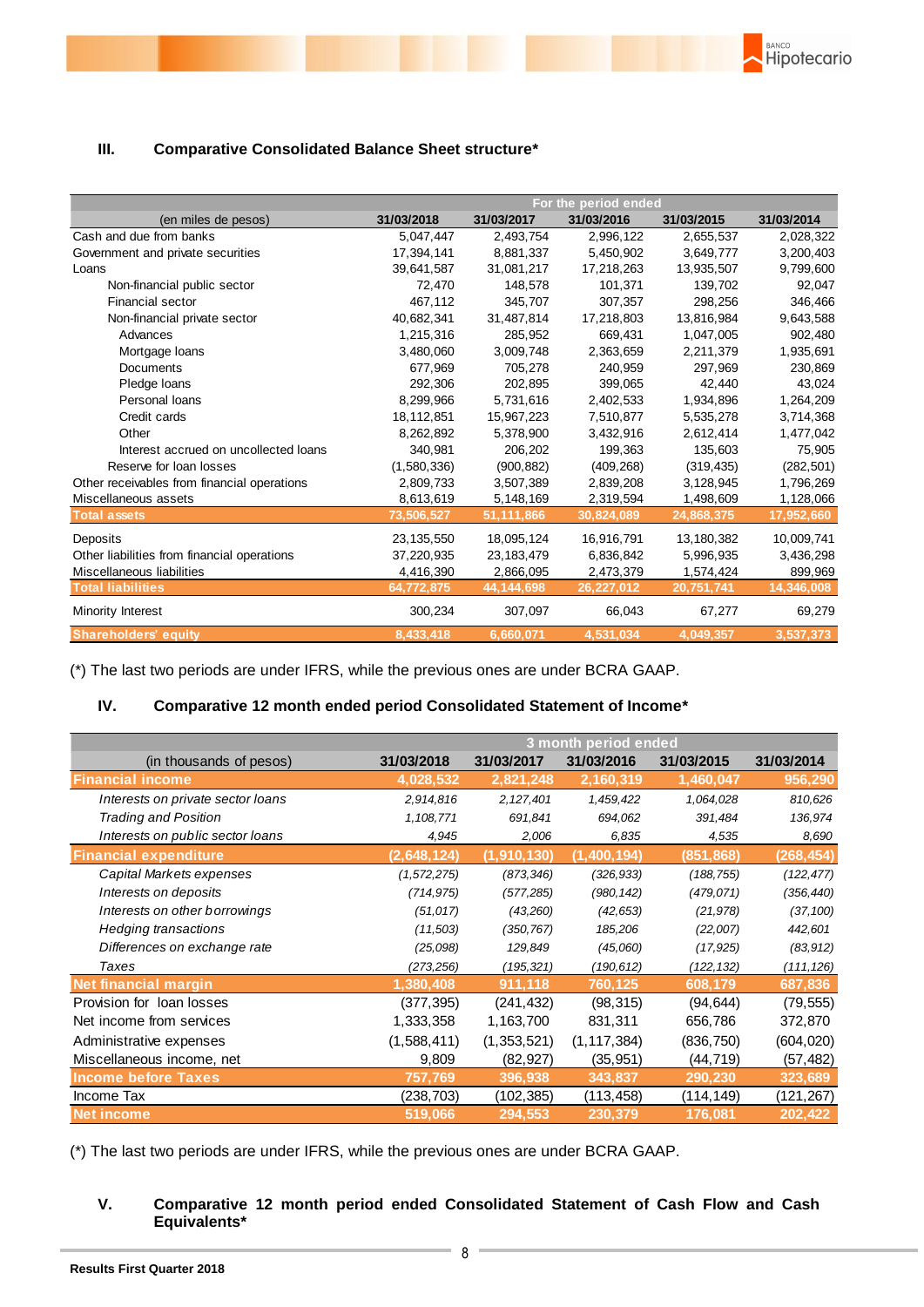

|                                                       | For the period ended |               |             |             |            |
|-------------------------------------------------------|----------------------|---------------|-------------|-------------|------------|
| (in thousands of pesos)                               | 31/03/2018           | 31/03/2017    | 31/03/2016  | 31/03/2015  | 31/03/2014 |
| Net cash flow originated from (used for) operating a  | 2,832,659            | (6, 261, 272) | (3,757,770) | (3,020,103) | (613, 473) |
| Net cash flow originated from (used for) investment   | (1,493,644)          | (9,050)       | (8,718)     | (7,627)     | (8,348)    |
| Net cash flow originated from (used for) financing ac | (220, 574)           | 475.191       | 734.408     | 60.967      | 513.630    |
| Financial gain (loss), holding of cash and cash equi- | 95.297               | 945.310       | 719.922     | 594.371     | 523,161    |
| Net increase (decrease) in cash                       | 1.213.738            | (4,849,821)   | (2,312,158) | (2,372,392) | 414,970    |

(\*) The last two periods are under IFRS, while the previous ones are under BCRA GAAP.

#### **VI. Statistic data and comparative ratios\***

|                                                      | For the period ended |            |            |            |            |
|------------------------------------------------------|----------------------|------------|------------|------------|------------|
|                                                      | 31/03/2018           | 31/03/2017 | 31/03/2016 | 31/03/2015 | 31/03/2014 |
| <b>Profitability</b>                                 |                      |            |            |            |            |
| ROAA (Return on average assets)                      | 2.95%                | 2.28%      | 2.27%      | 2.27%      | 3.58%      |
| ROAE (Return on average shareholders' equity)        | 25.40%               | 18.06%     | 16.59%     | 15.78%     | 20.51%     |
| Net financial margin                                 | 7.83%                | 7.06%      | 7.48%      | 7.83%      | 12.16%     |
| Efficiency                                           | 58.53%               | 65.24%     | 70.21%     | 66.15%     | 56.95%     |
| <b>Capital</b>                                       |                      |            |            |            |            |
| Total shareholders' equity / total assets            | 11.47%               | 13.03%     | 13.55%     | 14.70%     | 16.28%     |
| Funding / total shareholders' equity                 | 613.09%              | 528.21%    | 506.04%    | 474.78%    | 409.85%    |
| CET1 ratio                                           | 14.69%               | 13.80%     | 13.05%     | 15.19%     | 17.35%     |
| Total capital ratio                                  | 14.06%               | 13.07%     | 13.90%     | 16.23%     | 16.06%     |
| Liquidity                                            |                      |            |            |            |            |
| Current assets / deposits                            | 97.00%               | 62.86%     | 61.26%     | 49.93%     | 47.84%     |
| Loans / deposits                                     | 171.34%              | 171.77%    | 97.63%     | 101.78%    | 105.73%    |
| <b>Asset Quality</b>                                 |                      |            |            |            |            |
| Non-preforming loans / total loans                   | 4.75%                | 3.45%      | 2.33%      | 2.31%      | 2.14%      |
| Reserves for loan losses / total non-performing loan | 83.02%               | 80.62%     | 94.91%     | 97.45%     | 101.05%    |
| Non-performing loans, net of reserves / total loans  | 0.81%                | 0.67%      | 0.12%      | 0.06%      | (0.02)%    |

(\*) The last two periods are under IFRS, while the previous ones are under BCRA GAAP.

#### **VII. Next quarter and 2018 perspectives**

The next quarter and 2018 perspectives for the Bank are based on:

- $\checkmark$  Continue with the development of sustainable housing solutions.
- $\checkmark$  Increasing the consumer financing market share.
- $\checkmark$  Increasing the corporate business.
- $\checkmark$  Expanding the client base and the distribution capacity.
- $\checkmark$  Balancing the asset and liability structure in order to hedge the different tenors and currencies.

**Eduardo S. Elsztain** Chairman

Assets and liabilities denominated in foreign currency as of March 31, 2018 were converted to pesos at the exchange rate of Ps. 20.1433/USD1.00 and Ps. 24.8195/EUR1.00, which was the reference exchange rate published by the Central Bank on such date.